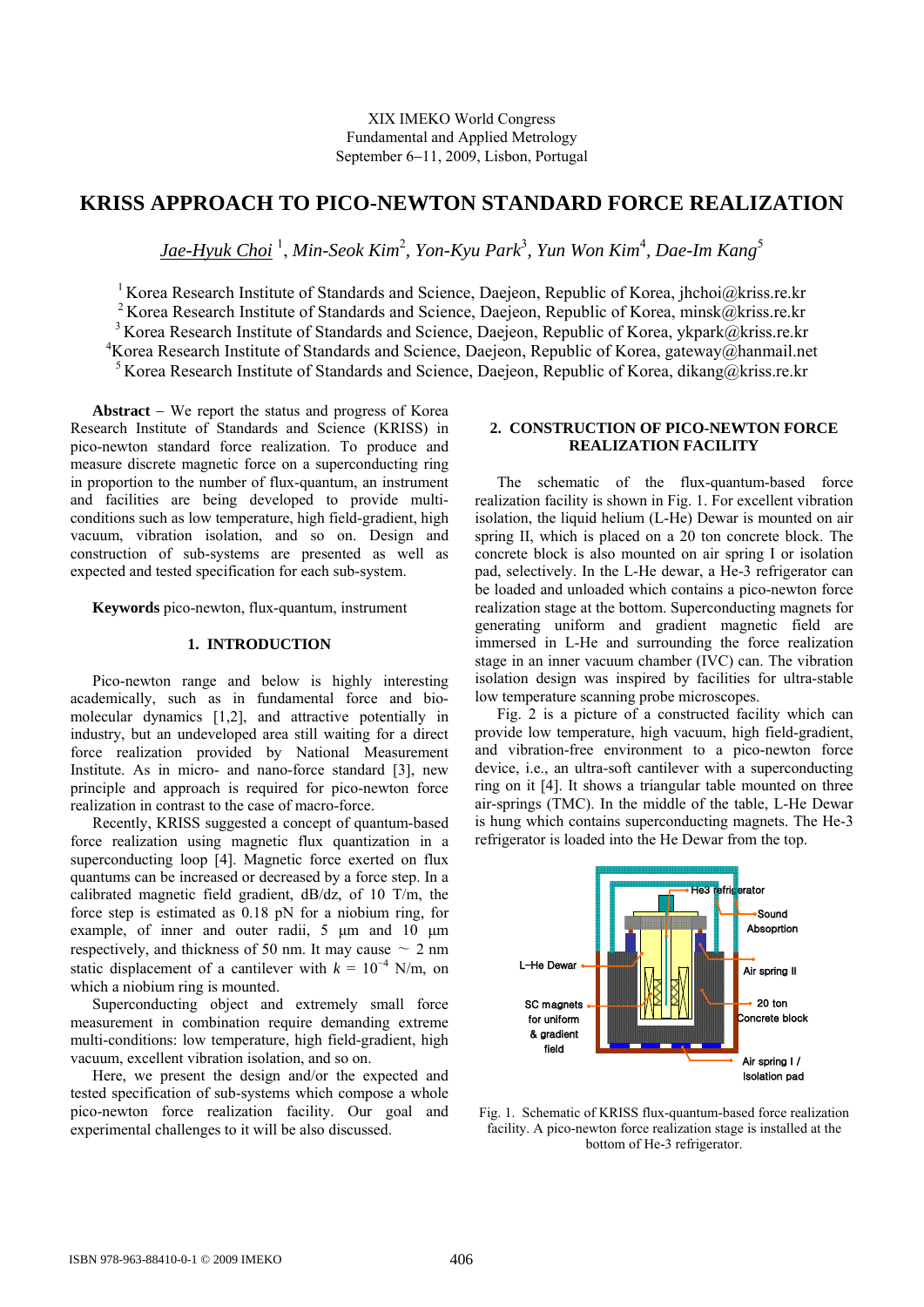

Fig. 2. Photograph of a constructed facility providing multiconditions.

The blue floor area is the top of the heavy concrete block which floats on four heavy-capacity air-springs at corners or sits on an isolation pad. An inner box for sound absorption and shielding is not shown but will cover the triangular table area after installation.

The lowest temperature of our He-3 refrigerator (JANIS Research company, Inc.) has been tested without heat load, i.e., pico-newton force realization stage on the bottom of a He-3 pot. By pumping liquid He-3 using an internal (charcoal) pump after condensation in He-3 pot, the lowest temperature was reached and measured to be 278 mK using  $RuO<sub>2</sub>$  temperature sensor on the He-3 pot. This low temperature enables us to access flux quantum state with little thermal fluctuation effect in Nb ring case where the superconducting transition temperature,  $T_c$ , is 8~9 K and that with minimized thermal fluctuation in Al ring case with  $T_c$ of 1.2 K.

After installation of force realization stage, lowest temperatures at He-3 pot and more importantly at the piconewton force device as well as their duration time may change because of additional heat load and bad thermal conduction of nano-stages. They are to be measured and will be presented elsewhere.



Fig. 3. Schematic diagram of vibration transfer function measurement.

Another important condition for force realization is the field gradient. Our He Dewar contains specially-ordered superconducting magnet system which consists of a gradient magnet inside a uniform magnet. The uniform magnet has been tested to operate up to 9 Tesla, and the gradient magnet at 12 T/m, independently and/or simultaneously. Uniform and linear field zones are 10 mm for the uniform and the gradient magnet, respectively. The latter is crucial for obtaining accurate field-gradient value, which is directly related to the accuracy of generated pN force.

Vibration-free environment for pN force measurement is provided by two-stage vibration isolation: upper and lower isolators. Because both the excitation at a resonance frequency and the static bending of the force device are measured quantities in force realization, the vibration transmission characteristics of isolators are important not only at high frequency of a few kHz, but also at very low frequencies.

Fig. 3 shows the schematics of vibration transfer function measurement that we executed. We used accelerometers (Wilcoxon Research) with sensitivity of 10.4 V/*g* where *g* is the gravitational acceleration, and placed them at two sites before and after the lower isolator or the upper isolator. For lower isolator, for example, hitting the floor with an impact hammer generates a vibration pulse and triggers measurement of accelerometers which are connected to a pre-amplifier (NEXUS) and then to a vibration analyzer PULSE (Brüel & Kjær) and a laptop computer. Then, the vibration transmission ratio can be obtained in frequency domain as in Fig. 4.



Fig. 4. Vibration transmission ratio of (a) the lower isolator in airmount and isolation-pad modes and (b) the upper isolator.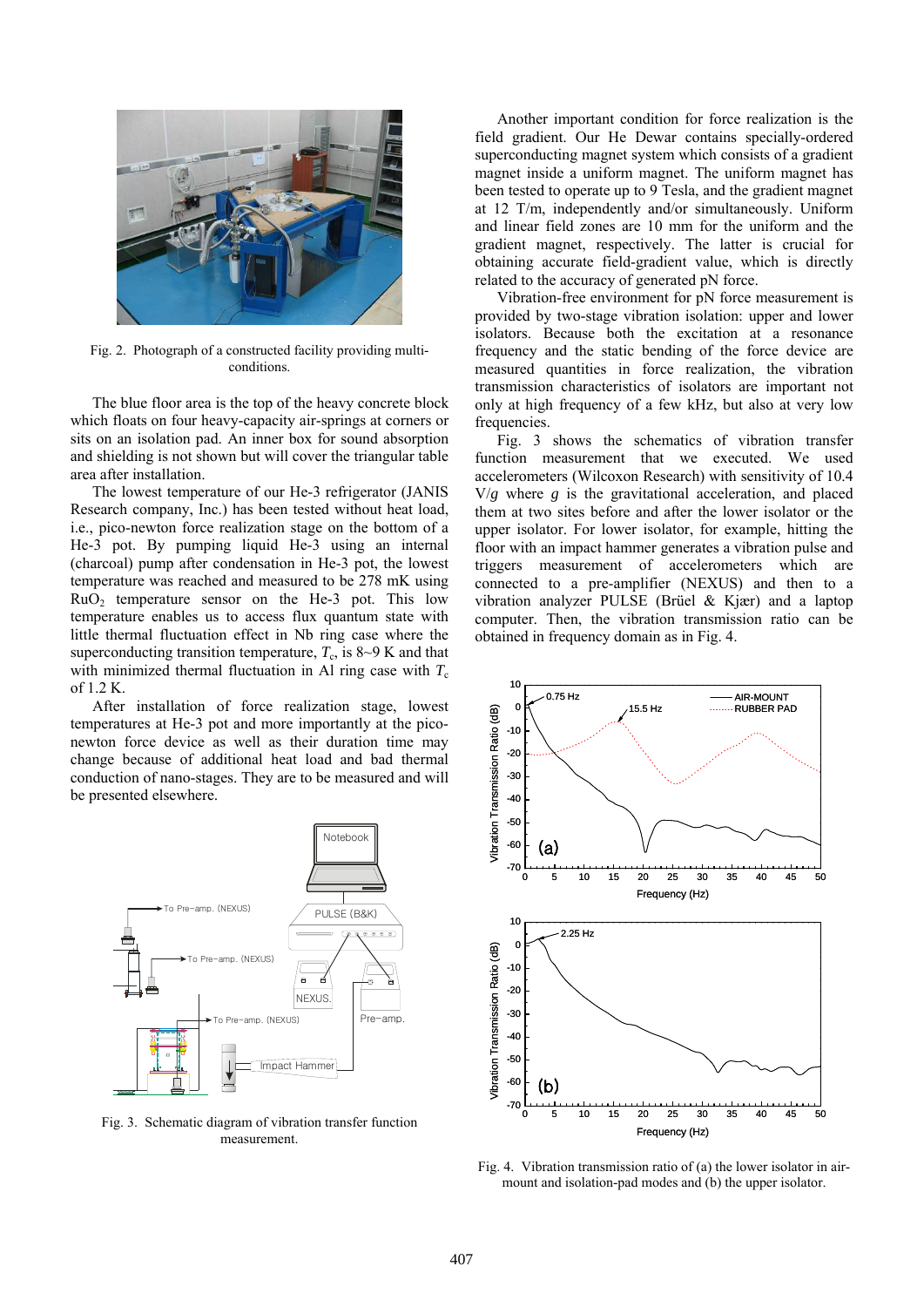In the Fig. 4 (a), the vibration transmission ratios of lower isolators are shown for air-mount and isolation-pad modes, which we can choose for our experimental purpose. The air-mount mode has a resonance frequency at 0.75 Hz and the transmission ratio decreases below -50 dB above 20 Hz. In contrast, in isolation pad mode where pistons of air springs are lowered and the 20-ton block sits on the pad, the transmission ratio has a peak at 15.5 Hz and poor vibration isolation characteristics above 5 Hz in comparison with airmount mode. But, at less than 5 Hz, vibration attenuation is much better and has a value of -20 dB in isolation-pad mode. Therefore, for experiments in which quasi-static or low frequency vibration is a dominant noise source, the isolation-pad mode can be preferred and chosen.

 The vibration transmission ratio of an upper isolator was measured in similar way and displayed in Fig. 4 (b). Only air springs were utilized for upper vibration isolation. The upper isolator has a resonance frequency of 2.25 Hz and transmission ratio less than -45 dB at above 30 Hz. The vibration transferred to the He-3 refrigerator is after attenuation by these lower and upper vibration isolations in combination.

According to estimation in our previous study [4], magnetic field of  $\sim$  0.2 Oe is needed to add one flux quantum or increase one sub-pN force step. The earth magnetism is comparable in magnitude and does not accord in direction with our control magnetic field. Static magnetic background is not serious error source since we measure the difference of force device deflection after adding integer number of flux quantum in principle. But, to cancel the drift and the off-z-axis component of the background field, Helmholtz cancellation coils for three axes were installed as shown in Fig. 5. The centeral area of the cancellation coil hexahedron coincides with the position of pN force stage and device. The dc field cancellation was tested to be achieved within 0.2 mOe. The ac cancellation was measured using a 3-axis fluxgate magnetometer (Bartington MAG-03MSES) and realized within 0.3 mOe.



Fig. 6. Pico-newton force realization stage (left) and He-3 refrigerator after installing it (right).

#### **3. PICO-NEWTON FORCE REALIZATION STAGE**

Fig. 6 shows an assembled stage for pico-newton force generation and measurement and its view when it is installed on the bottom of He-3 refrigerator. It consists of a forcedevice holder mounted on a (lower) XYZ nano-positional stage (Attocube Systems Inc.) and an optical fiber holder on the other (upper) XYZ stage. Those stages are bolted to top and bottom copper plates that are supported by Ti columns.

On a lower XYZ nano-stage is a force-device holder part as shown in Fig. 7 (a). For local temperature control of a force-device, a heater and a Cernox thermometer are attached to the holder. Local control of temperature will be useful in increasing or decreasing the temperature of a superconducting ring on the force device above and below *T*c, without changing the temperature of the He-3 pot. Sweeping the He-3 pot temperature may cause unwanted misalignment of a force device and an optical fiber due to thermal expansion and contraction of many mechanical and column parts. Z-motion of XYZ nano-stage was tested to walk a step of  $\sim 100$  nm for a 25 V pulse at room temperature.



Fig. 5. Earth magnetism and background magnetic noise cancellation coils (covered by stainless steel ducts) and their controllers.



Fig. 7. (a) Force device holder part and (b) the expanded view of a optical fiber approaching a force device chip.